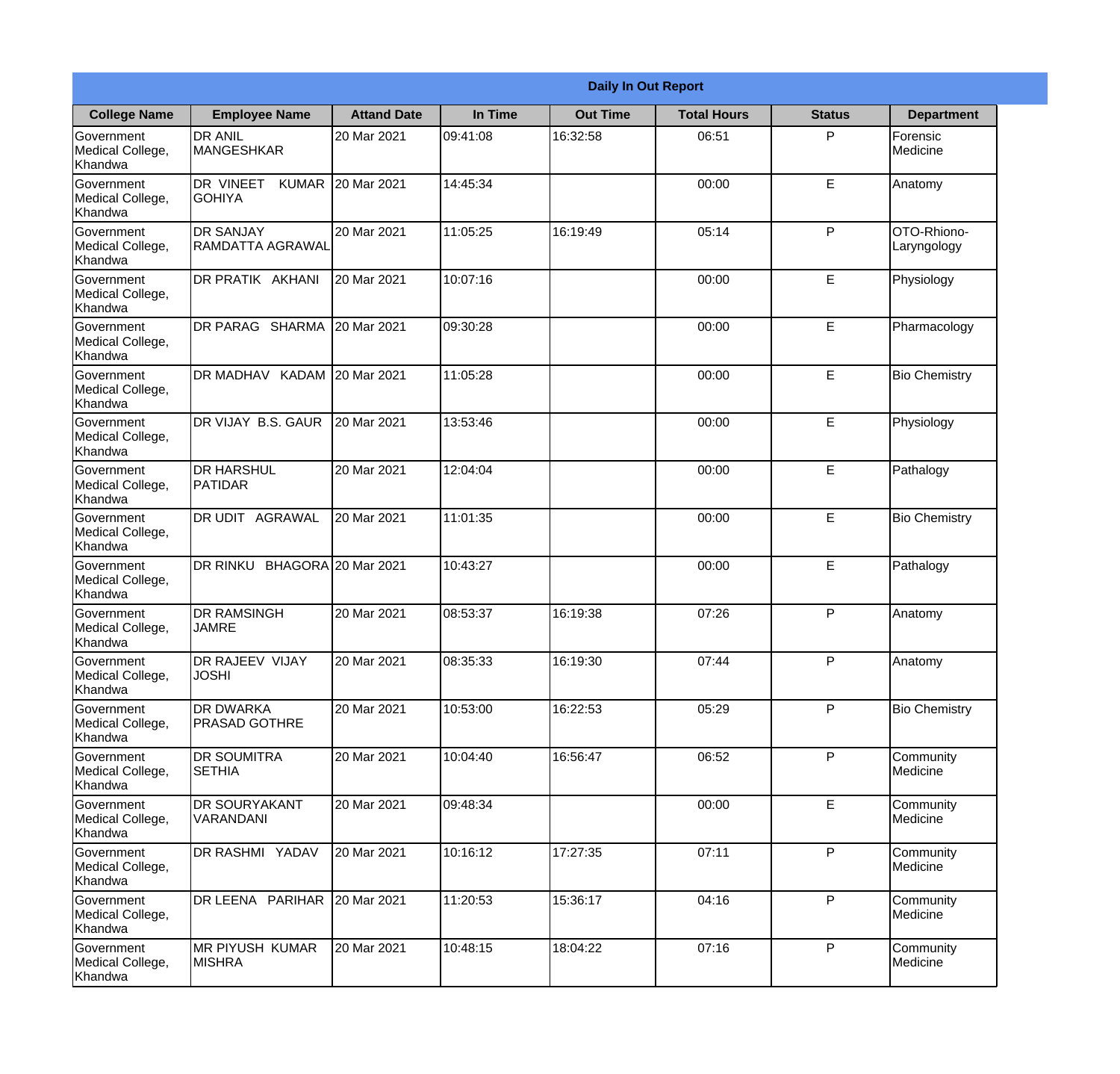| <b>Designation</b>                  | <b>Category</b>     |
|-------------------------------------|---------------------|
| <b>Assistant Professor</b>          | Para Clinical       |
| Professor                           | <b>Non Clinical</b> |
| Professor                           | Clinical            |
| <b>Assistant Professor</b>          | Non Clinical        |
| Professor                           | Para Clinical       |
| <b>Assistant Professor</b>          | Non Clinical        |
| Associate Professor Non Clinical    |                     |
| Assistant Professor   Para Clinical |                     |
| Associate Professor Non Clinical    |                     |
| Assistant Professor   Para Clinical |                     |
| Demonstrator/Tutor   Non Clinical   |                     |
| <b>Assistant Professor</b>          | Non Clinical        |
| Demonstrator/Tutor   Non Clinical   |                     |
| Assistant Professor                 | Para Clinical       |
| Demonstrator/Tutor   Para Clinical  |                     |
| <b>Assistant Professor</b>          | Para Clinical       |
| <b>Assistant Professor</b>          | Para Clinical       |
| Statistician                        | Para Clinical       |

## **Daily In Out Report**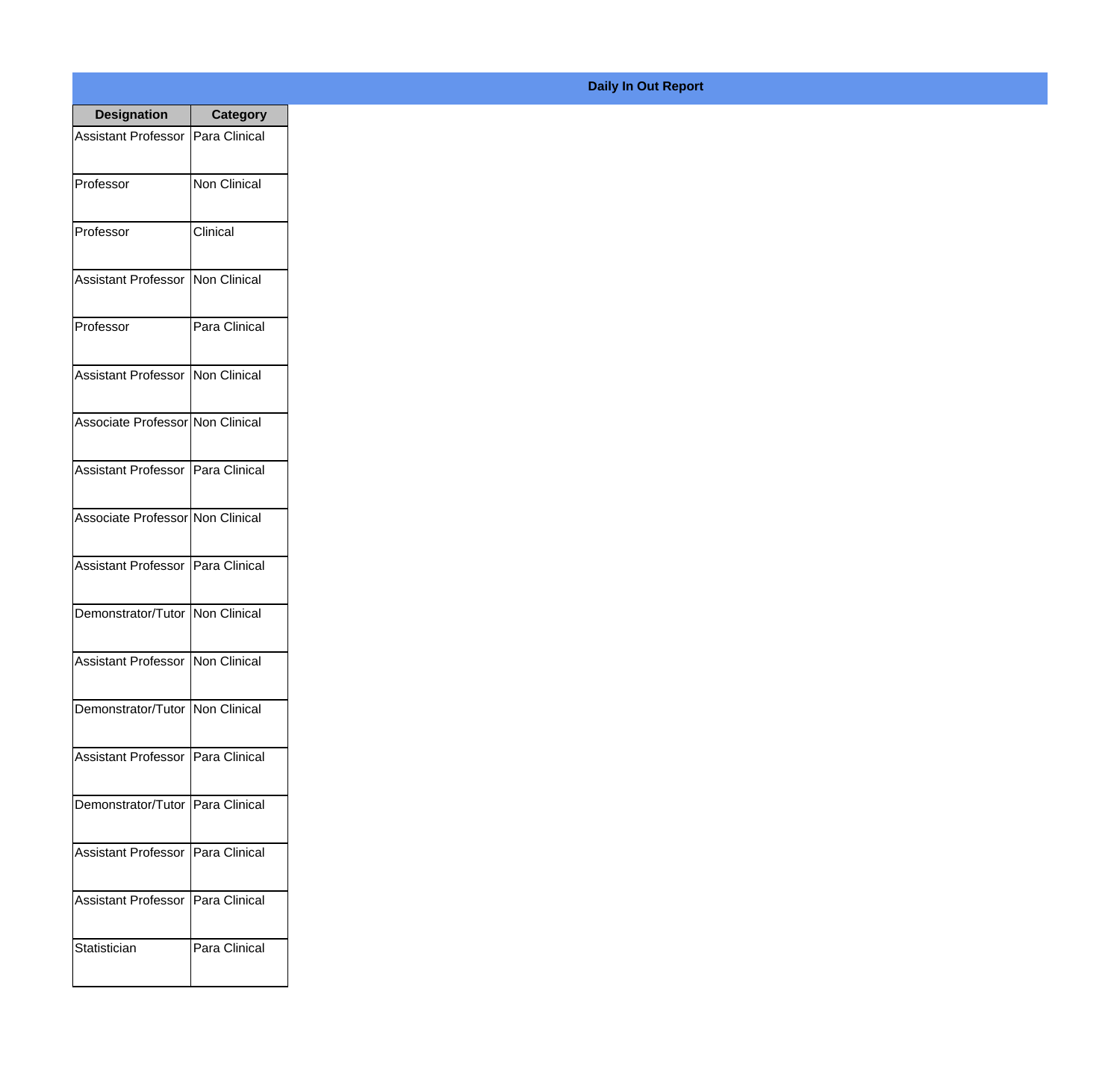|                                                         | <b>Daily In Out Report</b>                            |             |          |          |       |              |                                           |  |
|---------------------------------------------------------|-------------------------------------------------------|-------------|----------|----------|-------|--------------|-------------------------------------------|--|
| Government<br>Medical College,<br>Khandwa               | DR PRAMILA VERMA 20 Mar 2021                          |             | 12:51:43 |          | 00:00 | E            | Paediatrics                               |  |
| <b>Government</b><br>Medical College,<br>Khandwa        | <b>DR DURGESH</b><br><b>SONARE</b>                    | 20 Mar 2021 | 10:37:09 |          | 00:00 | E            | Dermatology, Ven<br>ereology &<br>Leprosy |  |
| <b>Government</b><br>Medical College,<br><b>Khandwa</b> | DR MANOJ BALKE                                        | 20 Mar 2021 | 09:43:10 | 13:31:20 | 03:48 | P            | Ophthalmology                             |  |
| <b>Government</b><br>Medical College,<br>Khandwa        | <b>DR PRIYA KAPOOR</b><br><b>KAPOOR</b>               | 20 Mar 2021 | 09:40:12 | 16:44:14 | 07:04 | P            | Pathalogy                                 |  |
| Government<br>Medical College,<br>Khandwa               | <b>DR RAJENDRA</b><br><b>SINGH MANDLOI</b>            | 20 Mar 2021 | 10:33:18 | 17:34:52 | 07:01 | P            | <b>Bio Chemistry</b>                      |  |
| <b>Government</b><br>Medical College,<br>Khandwa        | <b>DR SEEMA</b><br><b>SUDHAKARRAO</b><br><b>SUTAY</b> | 20 Mar 2021 | 10:59:02 |          | 00:00 | E            | Forensic<br>Medicine                      |  |
| Government<br>Medical College,<br><b>Khandwa</b>        | <b>DR AJAY</b><br>NARWARIYA                           | 20 Mar 2021 | 18:55:42 |          | 00:00 | E            | Microbiology                              |  |
| Government<br>Medical College,<br>Khandwa               | <b>DR NISHA</b><br>KAITHWAS                           | 20 Mar 2021 | 10:22:54 | 13:36:13 | 03:14 | P            | Psychiatry                                |  |
| Government<br>Medical College,<br>Khandwa               | <b>DR ANANT</b><br>TUKARAM PAWAR                      | 20 Mar 2021 | 13:03:52 | 18:45:11 | 05:42 | P            | Community<br>Medicine                     |  |
| <b>Government</b><br>Medical College,<br>Khandwa        | <b>DR MAHENDRA</b><br>PANWAR                          | 20 Mar 2021 | 09:47:06 |          | 00:00 | E            | Orthopaedics                              |  |
| <b>Government</b><br>Medical College,<br>Khandwa        | DR AJAY GANGJI                                        | 20 Mar 2021 | 12:34:28 |          | 00:00 | E            | <b>General Surgery</b>                    |  |
| Government<br>Medical College,<br>Khandwa               | <b>DR SITARAM</b><br>SOLANKI                          | 20 Mar 2021 | 10:25:56 | 17:51:22 | 07:26 | P            | Forensic<br>Medicine                      |  |
| <b>Government</b><br>Medical College,<br>Khandwa        | <b>DR RANJEET</b><br><b>BADOLE</b>                    | 20 Mar 2021 | 10:21:35 |          | 00:00 | E            | <b>General Medicine</b>                   |  |
| Government<br>Medical College,<br>Khandwa               | <b>DR ASHOK</b><br><b>BHAUSAHEB NAJAN</b>             | 20 Mar 2021 | 11:01:22 |          | 00:00 | E            | Forensic<br>Medicine                      |  |
| Government<br>Medical College,<br>Khandwa               | <b>DR NITESHKUMAR</b><br>KISHORILAL<br><b>RATHORE</b> | 20 Mar 2021 | 09:38:24 | 17:25:26 | 07:47 | P            | Pharmacology                              |  |
| Government<br>Medical College,<br>Khandwa               | <b>DR PRIYESH</b><br><b>MARSKOLE</b>                  | 20 Mar 2021 | 10:33:24 |          | 00:00 | E            | Community<br>Medicine                     |  |
| Government<br>Medical College,<br>Khandwa               | <b>DR SANGEETA</b><br><b>CHINCHOLE</b>                | 20 Mar 2021 | 11:18:55 |          | 00:00 | E            | Physiology                                |  |
| Government<br>Medical College,<br>Khandwa               | DR NEERAJ KUMAR                                       | 20 Mar 2021 | 09:50:37 | 17:53:32 | 08:03 | $\mathsf{P}$ | Dentisry                                  |  |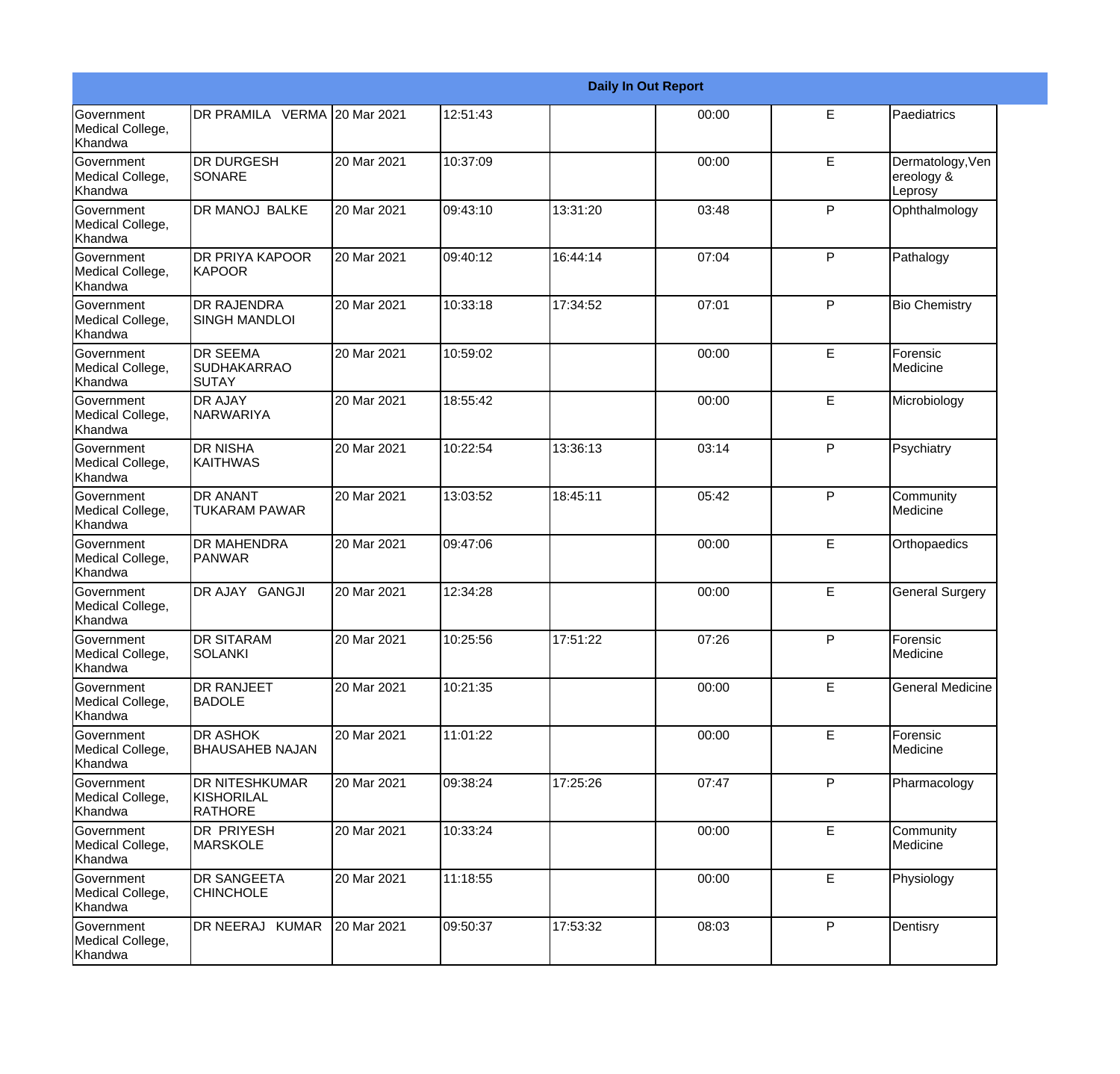| Professor                         | Clinical      |
|-----------------------------------|---------------|
| Assistant Professor Clinical      |               |
|                                   |               |
| Assistant Professor Clinical      |               |
| Demonstrator/Tutor Para Clinical  |               |
| Demonstrator/Tutor Non Clinical   |               |
| Professor                         | Para Clinical |
| Demonstrator/Tutor Para Clinical  |               |
| Assistant Professor Clinical      |               |
| Professor                         | Para Clinical |
|                                   |               |
| Assistant Professor               | Clinical      |
| Professor                         | Clinical      |
| Demonstrator/Tutor Para Clinical  |               |
| Assistant Professor Clinical      |               |
| Associate Professor Para Clinical |               |
| Demonstrator/Tutor Para Clinical  |               |
| Associate Professor Para Clinical |               |
|                                   |               |
| Demonstrator/Tutor   Non Clinical |               |
| Assistant Professor Clinical      |               |